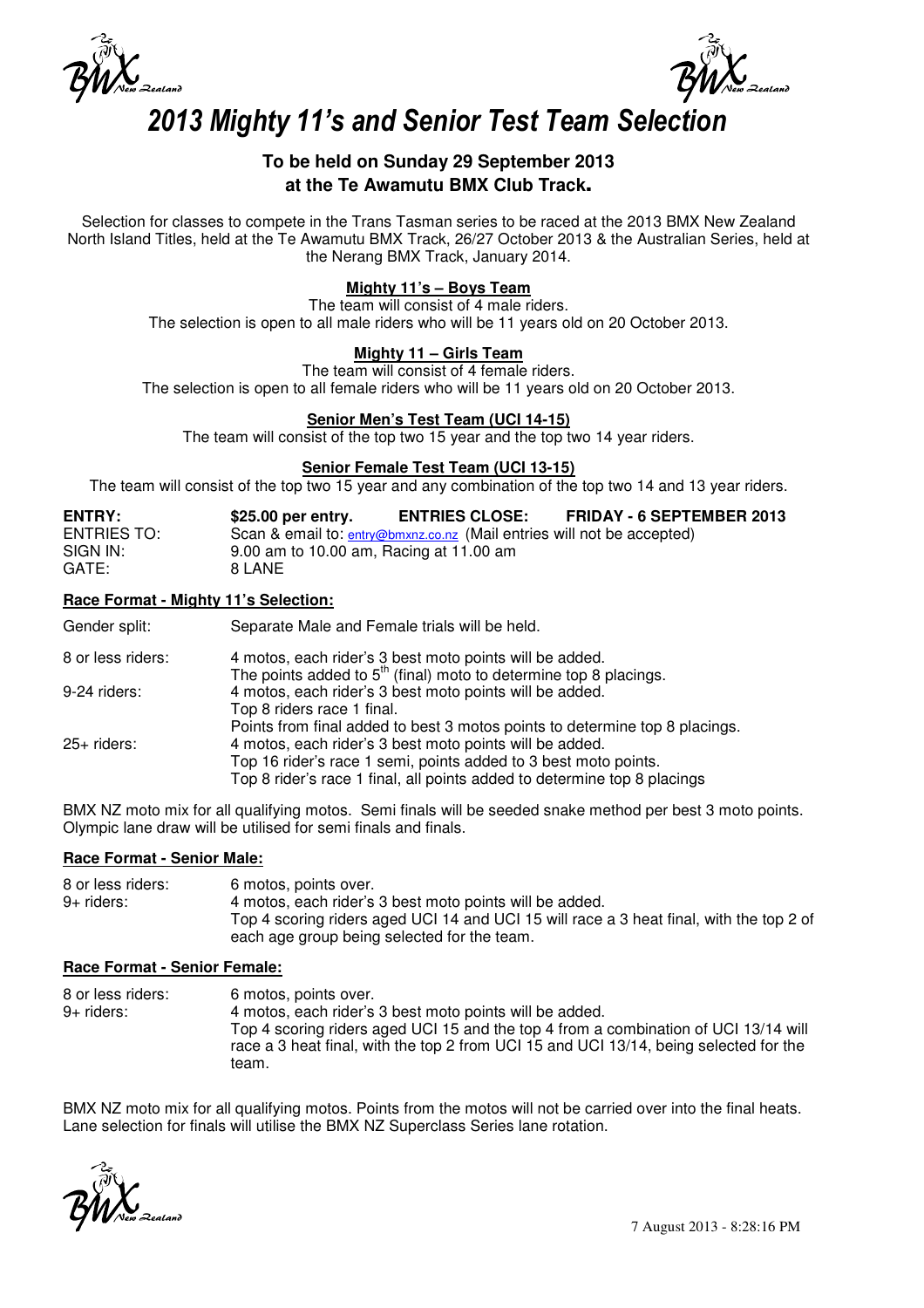## **Terms and Conditions of Entry:**

- 1. All riders must compete at the 2013 BMX New Zealand North Island Titles meeting in classes as required by BMX NZ
- 2. Selected Riders and Guardians will be required to sign and comply with the BMX NZ Test Teams Contract. (Copies available upon request from the BMX NZ Administrator (**entry@bmxnz.co.nz** ). This must be signed on the day of selection.
- 3. All riders must abide by the rules and regulations and requirements as set by BMX NZ and the 2013 Test Team Management.
- 4. Riders must be available to attend arranged team training sessions.
- 5. It is not mandatory for riders entering the trials to also enter their age class in 20" or Cruiser classes at the Pre-North's Meeting.
- 6. Information contained within this flyer supersedes all other information previously provided

### **Mighty 11 Male and Female Members:**

- 1. Riders must be available to assemble in Te Awamutu, from 10.00 am on Wednesday 16 October 2013, for Team Practice and Promotional Events as scheduled. Note: The day may change if further commitments are required.
- 2. Riders selected for the Mighty 11 Test Teams will be required to pay to BMX NZ \$100.00 to assist with covering costs.

#### **Senior Test Team Members:**

- 1. Riders must be available to assemble in Te Awamutu, from 10.00 am on Monday 14 October 2013, for Team Practice and Promotional Events as scheduled.
- 2. All selected riders must provide a copy of a current passport and entry visa to Australia (if required) to the Test Team Manager by 30 November 2013.
- 3. Riders must be available on Wednesday 1 January 2014 to travel to Australia for 7 days. It will be the rider's responsibility to get to and from Auckland Airport. All Team members will fly on the same flight to and from Australia from Auckland Airport.
- 4. Riders selected for the Senior Test Team will be required to pay to BMX NZ \$200.00 to assist with covering costs of the Australian part of the series.

Note: Reference within the flyer to BMX NZ is referring to BMX New Zealand Incorporated.